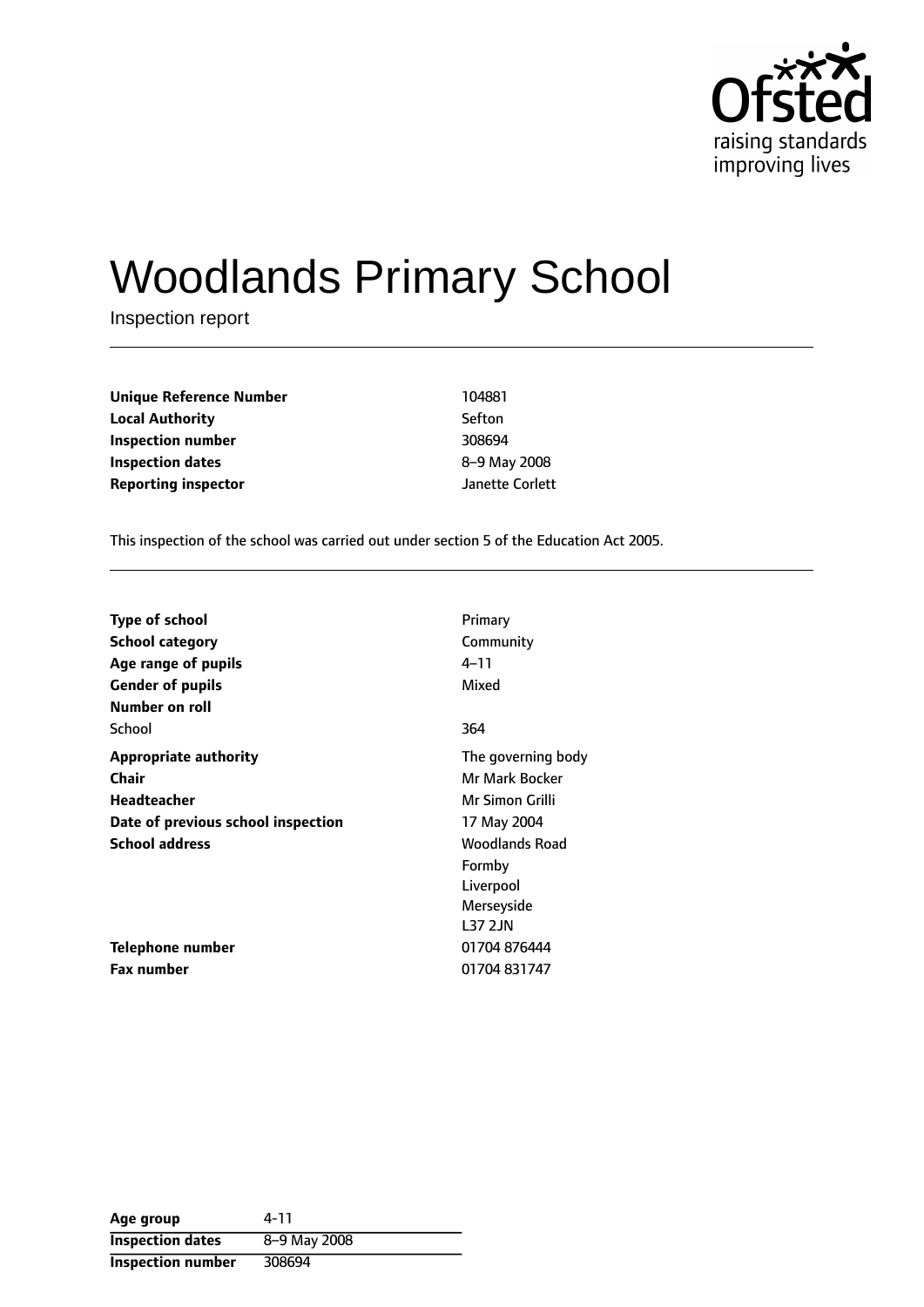.

© Crown copyright 2008

#### Website: www.ofsted.gov.uk

This document may be reproduced in whole or in part for non-commercial educational purposes, provided that the information quoted is reproduced without adaptation and the source and date of publication are stated.

Further copies of this report are obtainable from the school. Under the Education Act 2005, the school must provide a copy of this report free of charge to certain categories of people. A charge not exceeding the full cost of reproduction may be made for any other copies supplied.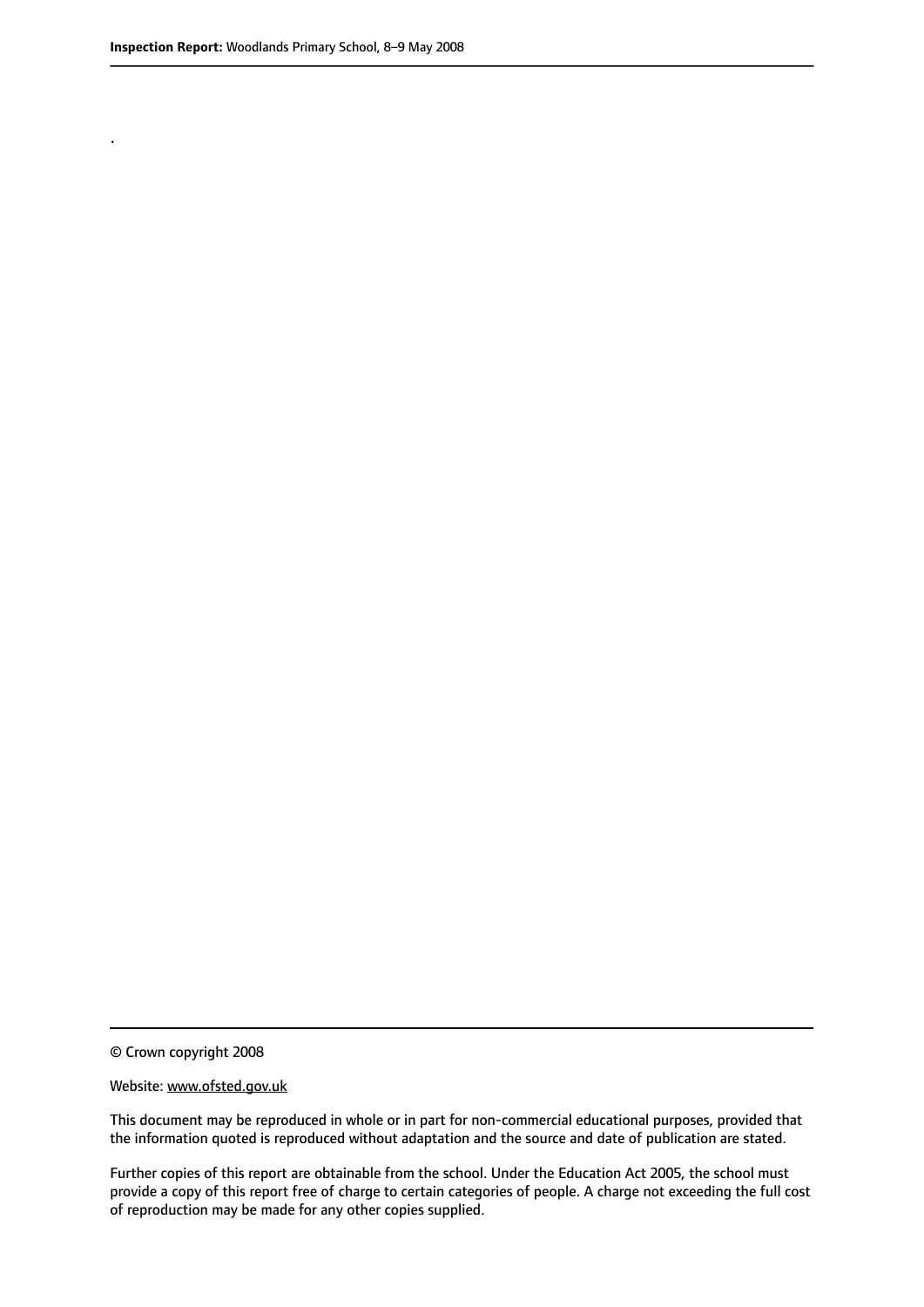# **Introduction**

The inspection was carried out by three Additional Inspectors.

## **Description of the school**

Woodlands is a larger than average primary school situated in the residential village of Formby. The school population is predominantly White British and very few pupils are eligible for free school meals. The proportion of pupils with learning difficulties and/or disabilities is well below the national average. The school serves an established area of private housing with a high proportion of parents from professional backgrounds. When children first start the school, their knowledge and skills are above those expected of children of similar age. The school holds a variety of awards, including: Activemark, International Schools, Eco-School and ICT mark.

## **Key for inspection grades**

| Grade 1 | Outstanding  |
|---------|--------------|
| Grade 2 | Good         |
| Grade 3 | Satisfactory |
| Grade 4 | Inadequate   |
|         |              |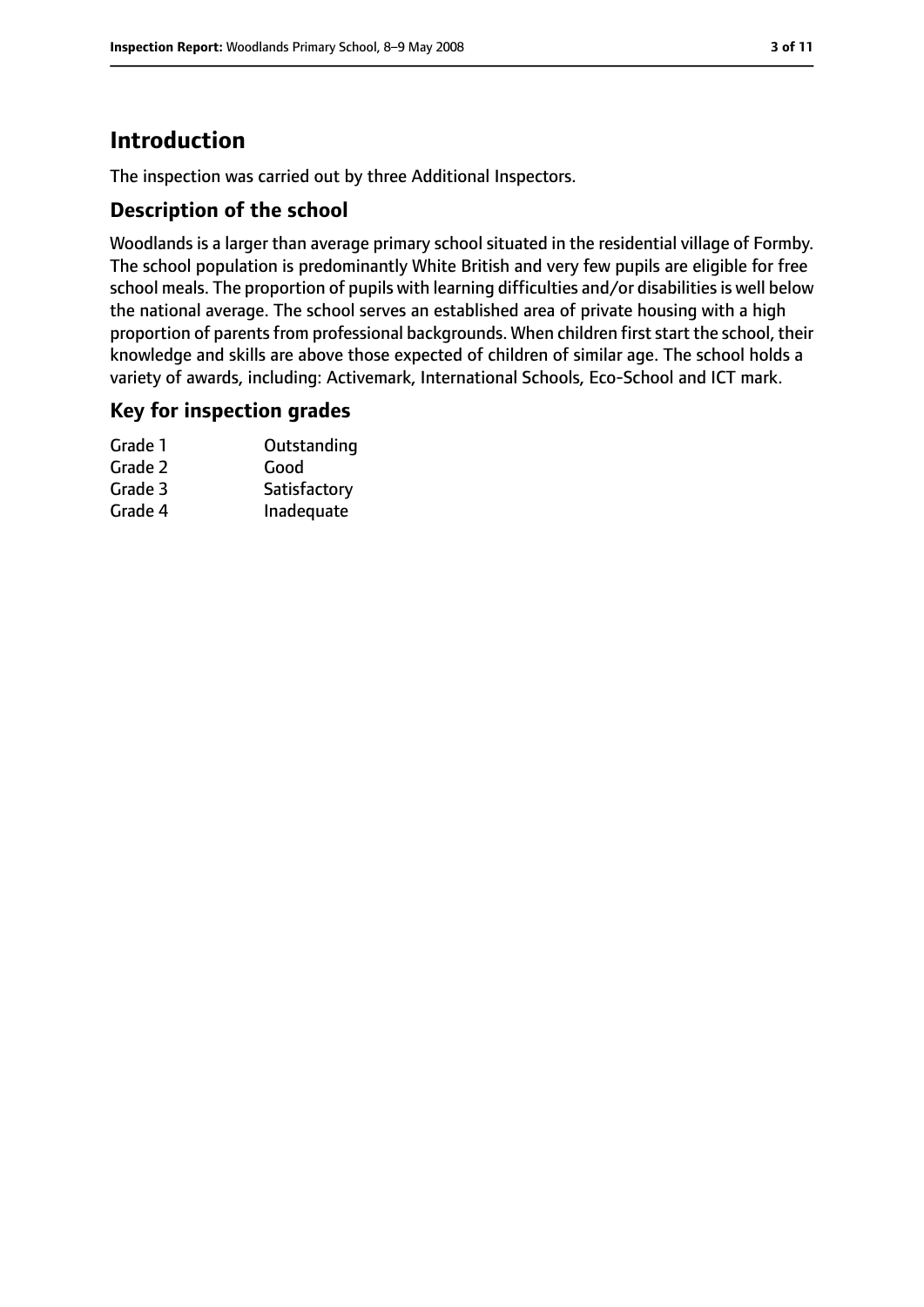# **Overall effectiveness of the school**

#### **Grade: 3**

The school provides a satisfactory education for pupils. Teaching and learning are satisfactory overall, although within this there is some teaching that is good, and all teaching has some strengths.

The majority of parents are happy that the school takes good care of its pupils. They particularly appreciate the school's strong focus on teaching pupils to care for the environment and the way in which pupils are encouraged to take an active part in the development of the school's extensive grounds. However, a small minority of parents are concerned that pupils do not always make enough progress academically. Inspection findings support this view. Standards at the end of Year 2 and Year 6 are above average but progress is only satisfactory in respect of their starting points. This is because pupils of average ability and the more able are not always sufficiently challenged to reach their full potential.

Pupils' personal development and well-being are good. Pupils say they really enjoy coming to school, and they attend well. They have good relationships with teachers and feel that their concerns are listened to. Pupils know how to keep themselves safe and healthy because the school encourages them to respect themselves and one another and to take an active part in sporting activities. Their behaviour is good and, consequently, lessons proceed calmly and there is no disruption to learning. Pupils have outstanding opportunities to take responsibility within the school community. Older pupils effectively support younger pupils by acting as mentors and playground leaders. From their very earliest days in the school, pupils' willingness to help others in the local and worldwide community is outstanding. They are a real credit to the school.

Pupils experience a satisfactory curriculum which is enriched by a good range of outside visits and visitors to the school. They have the opportunity to learn French and are supported in this by the school's strong links with the local high school. Pupils appreciate the opportunity of taking part in a variety of after-school clubs. This adds to their enjoyment of school and encourages them to develop their individual interests and skills. In some lessons, the tasks and activities set are not sufficiently stimulating for the needs of all groups of learners. This limits pupils' creativity and their capacity to develop their thinking. Support and academic guidance to help pupils improve their learning are satisfactory.

The leadership and management of the school are satisfactory. School leaders are committed to the welfare of the pupils. They work hard to maintain a stimulating learning environment and have developed a system for tracking the progress of individual pupils as they move through the school. However, the information gained from this is not used effectively by leaders to analyse and identify priorities for improvement. It is also not used by teachers to set challenging targets for pupils which are regularly reviewed. This explains why pupils of relatively high ability do not always make as much progress as they could. Self-evaluation of performance in the school is satisfactory but not as accurate as it might be. As a result, the school has been too generous in its judgement that its overall effectiveness is good. The school provides satisfactory value for money and a satisfactory capacity to improve. Effective steps have been taken to improve the school since the last inspection.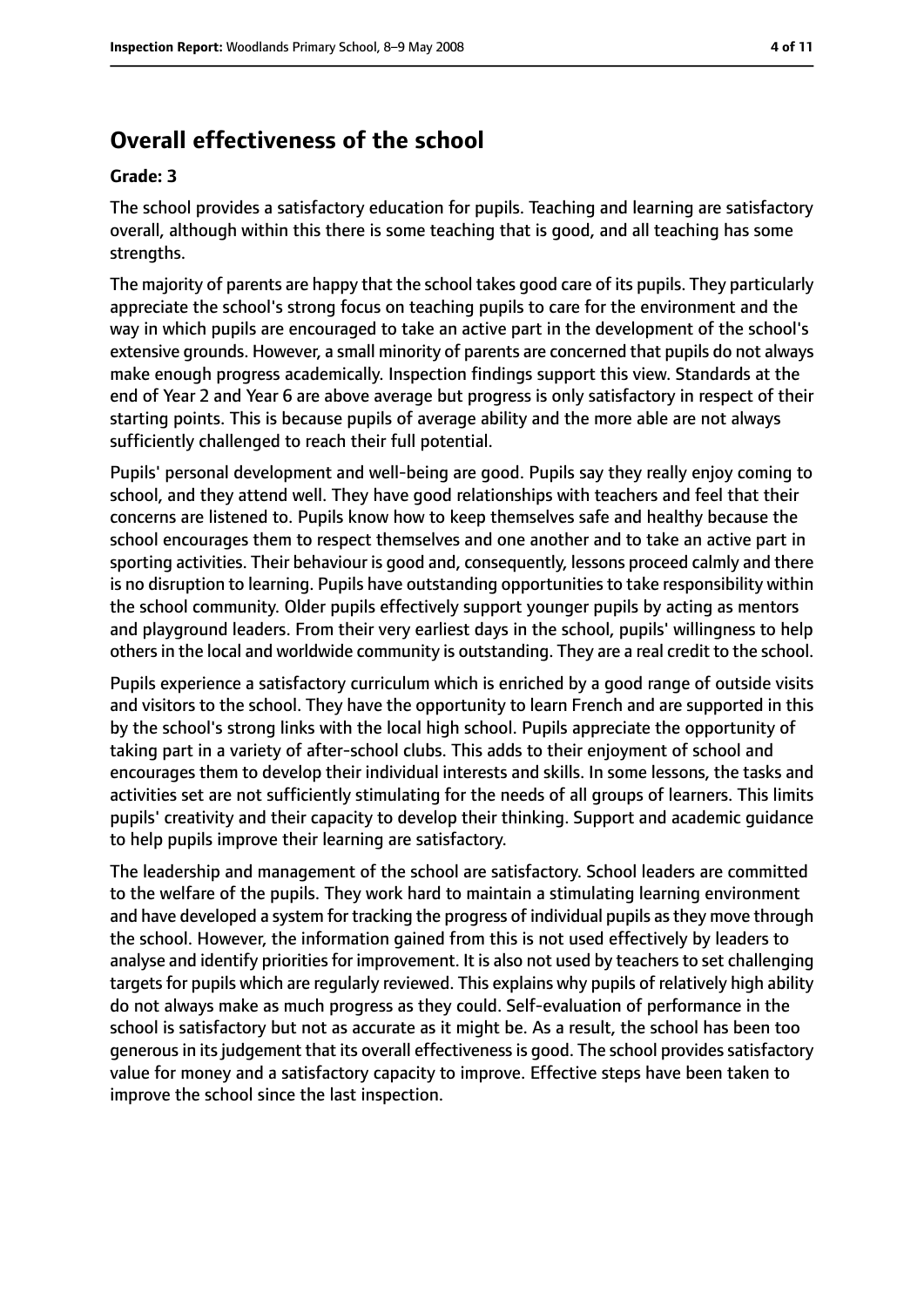# **Effectiveness of the Foundation Stage**

#### **Grade: 2**

Provision in the Foundation Stage is good. Children arrive in the Reception classes from a very wide range of pre-school settings. Most children have levels of skills and development which are above national expectations. Through good teaching they move on with their learning at a good pace. By the start of Year 1 the majority of children have securely reached the nationally expected levels for their age and are well prepared to begin the next phase in their education. Thorough induction arrangements help children to settle quickly into school. During the induction, parents are encouraged to take an active role in their child'sintroduction to education. This results in strong links being formed with parents, which continue during the children's time in school. Children make good friends, treat each other and adults with respect and become happy learners. Teachers and support staff, led by a very forward-thinking leader, are managed enthusiastically as they all strive continually to improve the provision. There is good teamwork between teachers and their assistants and good procedures are in place to ensure that care and welfare have a high priority. Children are aware of healthy eating habits. They enjoy their fruit and are eager to run around. They also understand the need to wear a hat when outside in the sun! Teachers' planning and assessment take account of individual needs and all the areas of learning are covered. The indoor areas are interesting and provide a relevant and appropriate focus on personal development and basic skills, as well as the wider curriculum. The outside area replicates the indoor area, so children are able to choose which environment suits them best. This effectively supports a good balance between adult-led activities and those where children choose the path of their own learning.

# **What the school should do to improve further**

- Improve the progress of average and above average ability pupils across Years 1 to 6, by using challenging targets which are regularly reviewed.
- Ensure that the tasks and activities set in lessons actively engage pupils of all ability levels in their learning and develop their thinking.
- Improve the school's procedures for tracking pupils' progress to enable school leaders to analyse effectively the school's performance and identify priorities for improvement.

A small proportion of the school's whose overall effectiveness is judged satisfactory but which have areas of underperformance will receive a monitoring visit by an Ofsted inspector before their next section 5 inspection.

# **Achievement and standards**

## **Grade: 3**

At the end of Years 2 and 6, pupils reach above average standards. Based on their above average starting points, this represents satisfactory progress overall. Pupils with lower individual ability levels and those with learning difficulties and/or disabilities make good progress due to effective support strategies and the school's good use of teaching assistants to help them improve. However, average ability and the more able pupils across Years 1 to 6 do not always achieve their full potential because they are given insufficient challenge to reach the highest possible standards. For pupils in Years 3 to 6, annual targets for improvement are set, based on their prior achievement at the end of Year 2, and are not updated in the intervening years. This means that many pupils actually exceed their annual targets and are not challenged to improve further.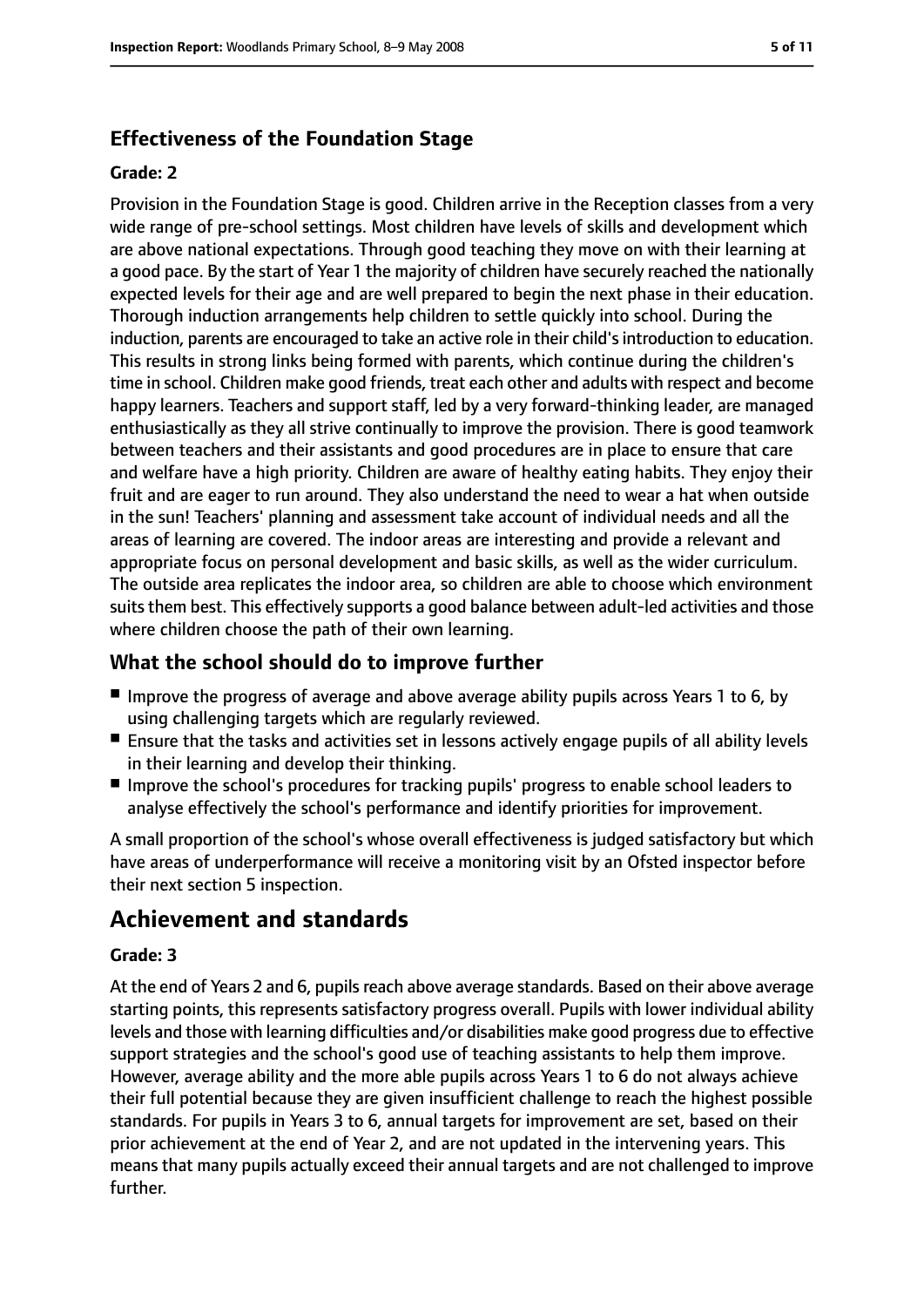# **Personal development and well-being**

#### **Grade: 2**

Pupils feel safe and are encouraged to lead healthy lifestyles. They say that bullying is very rare indeed. Spiritual, moral, social and cultural development is good. This is demonstrated by pupils' good relationships with one another and adults in the school. They enjoy quiet, spiritual reflection during assemblies, act responsibly and show respect for other cultures and traditions. Pupils' contribution to the community is outstanding. The eco-committee talks enthusiastically of their various projects to improve the school environment, and has a very mature understanding of sustainable resources and the importance of recycling. Similarly, members of the school council have organised a 'skipathon' to raise funds for various good causes, and this is supporting pupils in keeping fit. The school's preparation of pupils for their future economic well-being is good because they leave the school with good basic skills in English, mathematics and information and communication technology (ICT).

# **Quality of provision**

# **Teaching and learning**

#### **Grade: 3**

The quality of teaching and learning is satisfactory with some good features. Teachers develop good relationships with pupils and have good classroom management skills. Recent improvements in the teaching of writing are already having a positive impact on raising standards. Where lessons are good, teachers show good subject knowledge and teach effectively and with enthusiasm. They make good use of 'talking partners' and role play to support pupils in contributing to discussions and extending their thinking. In other lessons, pupils do not have the opportunity to develop their investigative skills. There is over dependence in some lessons on published worksheets that are not sufficiently interesting and stimulating for all groups of pupils. Thislimits pupils' creativity and thinking development. Too frequently, teaching assistants take a passive role during class lessons, and this limits their effectiveness in helping pupils make progress. The quality of teachers' marking of pupils' written work is variable. In subjects other than English, marking does not identify the next steps in pupils' learning and this means that their progress is less rapid than it could be.

## **Curriculum and other activities**

#### **Grade: 3**

The curriculum is satisfactory and some elements are good, particularly the way in which the school makes maximum use of the local environment for enrichment. The school offers many extra-curricular activities, which are well supported by pupils and appreciated by parents. The importance of allowing pupils to practise their basic skills in reading, writing, mathematics and ICT through linking these subjects to other subject areas is recognised well within the curriculum. School leaders are working to develop this and plans are underway for a more creative approach to curriculum planning. Pupils' writing has improved recently due to the impact of the school's current involvement in a local network of schools, which are collaborating on ways of driving up standards in this area. Music is a strength of the school. Pupils enjoy singing and playing musical instruments and have many opportunities to perform in local festivals and events. Provision for ICT has improved since the last inspection, but pupils still have too few opportunities to use computers as an everyday working tool in the classroom. This contributes to the overall quality of the curriculum being satisfactory rather than good.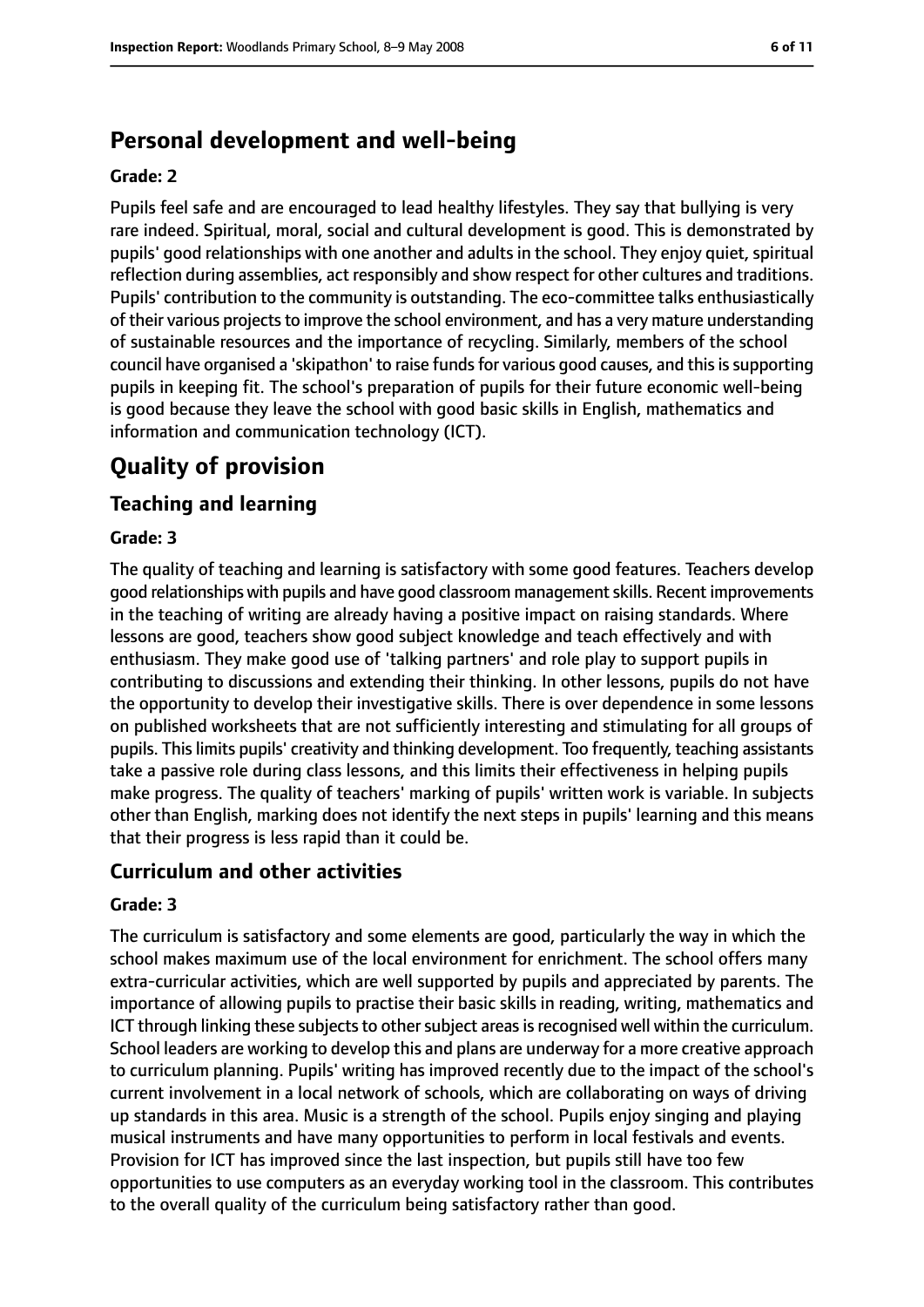#### **Care, guidance and support**

#### **Grade: 3**

The school provides a satisfactory standard of guidance and support for pupils' personal and academic development, though the support for those with learning difficulties and/or disabilities is better than for other pupils. Safeguarding procedures comply with statutory requirements and the school provides a good standard of pastoral care for pupils. Pupils feel safe and know that the adults in the school care for them and are always willing to help. Academic guidance is less well established in the routines of the school. A system for tracking pupils' progress is in place. This is used successfully to identify pupils who may require additional support for specific areas of difficulty in their learning. However, its full impact is yet to be seen in ensuring that pupils' targets are sufficiently challenging and that pupils have good enough individual guidance on how they can improve. Good links with outside agencies support the inclusion of vulnerable pupils in the life of the school community.

## **Leadership and management**

#### **Grade: 3**

Leadership and management are satisfactory. Many senior leaders are comparatively new to their roles and it is too early to see a measurable impact of their work in terms of improving progress. Targets are set for pupils at the end of Year 6, but school leaders do not ensure that these are sufficiently challenging for all pupils as they move through the school. The school's self-evaluation shows that while leaders understand its main strengths and weaknesses, this understanding is not firmly based on a secure analysis of tracked performance of pupils. This means that leaders' actions are less effective in identifying priorities than they could be to accelerate progress for all groups of learners. The impact of the work of the leadership team is clearly demonstrated by pupils' good personal development and the way in which pupils with learning difficulties and/or disabilities are effectively supported in making good progress. The headteacher and school leadership team work very hard to provide a safe and attractive learning environment, actively promoting pupils' outstanding contribution to the community. They provide good role models for pupils, treating them with respect, fairness and courtesy. Pupils respond to this with good behaviour, willingness to take on responsibility and very positive attitudes to learning. Overall, governance is satisfactory. Governors are very involved in the life of the school and provide satisfactory support and challenge for school leaders.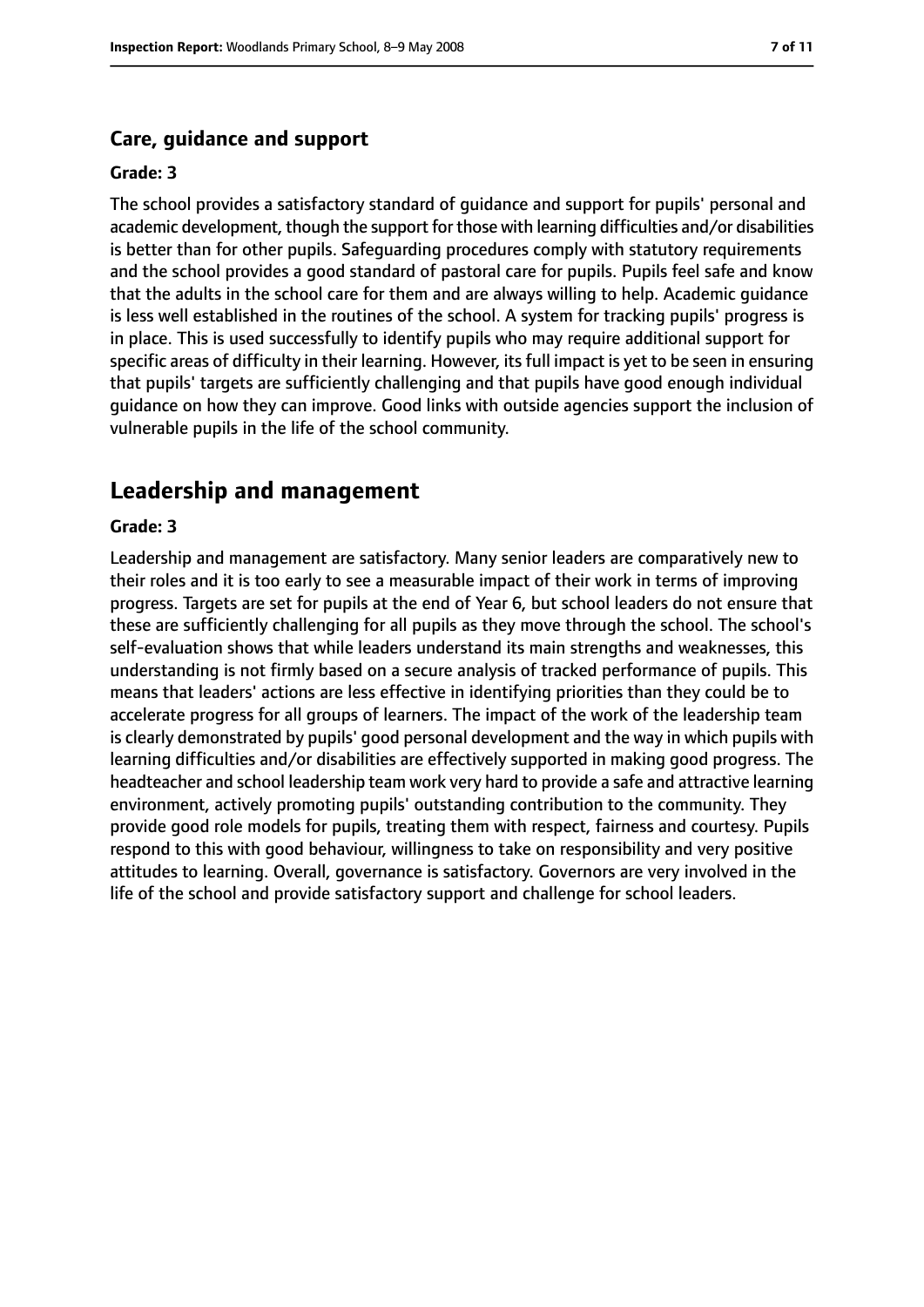**Any complaints about the inspection or the report should be made following the procedures set out in the guidance 'Complaints about school inspection', which is available from Ofsted's website: www.ofsted.gov.uk.**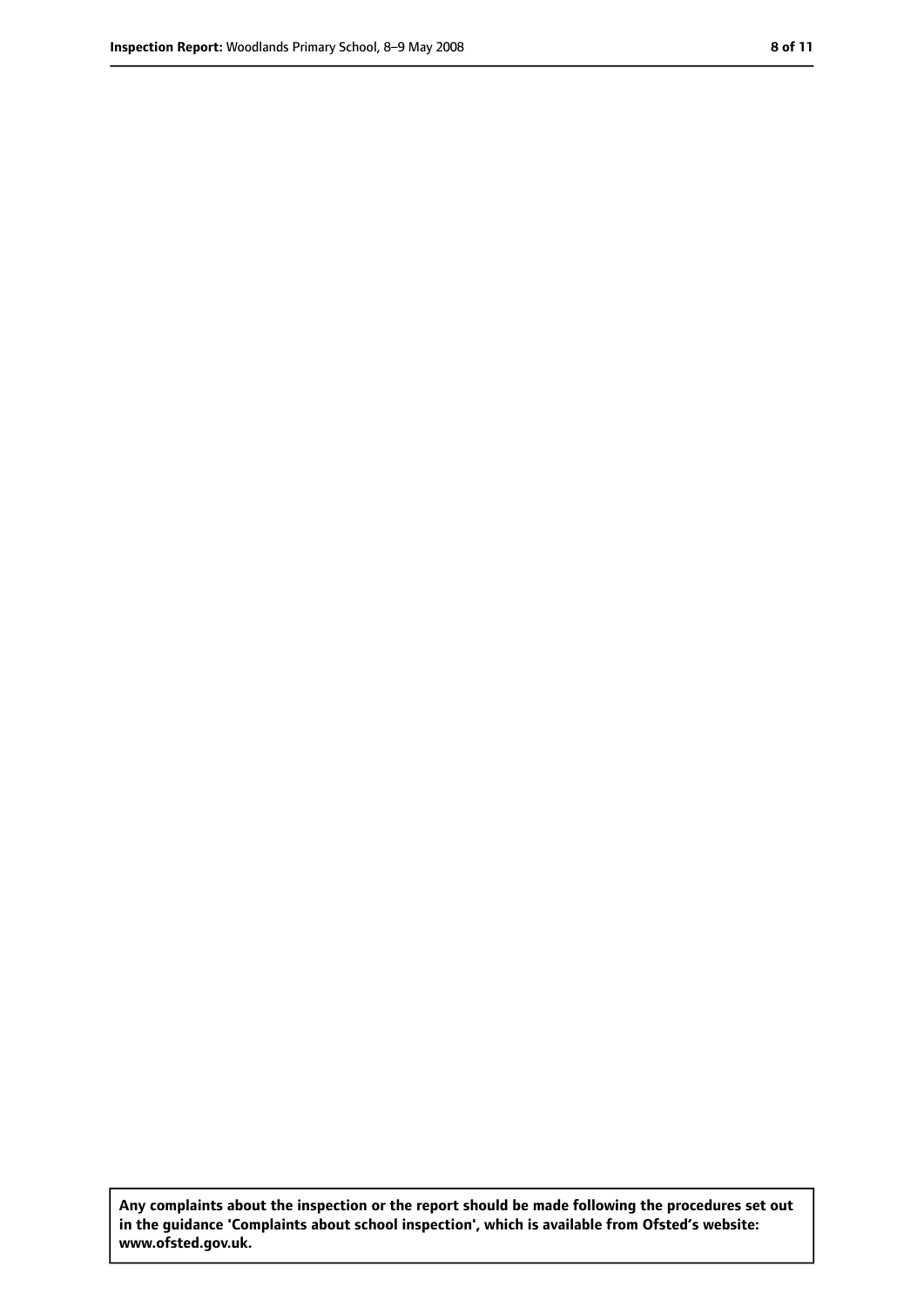#### **Annex A**

# **Inspection judgements**

| $\degree$ Key to judgements: grade 1 is outstanding, grade 2 good, grade 3 satisfactory, and | School         |
|----------------------------------------------------------------------------------------------|----------------|
| arade 4 inadequate                                                                           | <b>Overall</b> |

# **Overall effectiveness**

| How effective, efficient and inclusive is the provision of education, integrated<br>care and any extended services in meeting the needs of learners? |     |
|------------------------------------------------------------------------------------------------------------------------------------------------------|-----|
| Effective steps have been taken to promote improvement since the last<br>inspection                                                                  | Yes |
| How well does the school work in partnership with others to promote learners'<br>well-being?                                                         |     |
| The effectiveness of the Foundation Stage                                                                                                            |     |
| The capacity to make any necessary improvements                                                                                                      |     |

## **Achievement and standards**

| How well do learners achieve?                                                                               |  |
|-------------------------------------------------------------------------------------------------------------|--|
| The standards <sup>1</sup> reached by learners                                                              |  |
| How well learners make progress, taking account of any significant variations between<br>groups of learners |  |
| How well learners with learning difficulties and disabilities make progress                                 |  |

# **Personal development and well-being**

| How good is the overall personal development and well-being of the<br>learners?                                  |  |
|------------------------------------------------------------------------------------------------------------------|--|
| The extent of learners' spiritual, moral, social and cultural development                                        |  |
| The extent to which learners adopt healthy lifestyles                                                            |  |
| The extent to which learners adopt safe practices                                                                |  |
| How well learners enjoy their education                                                                          |  |
| The attendance of learners                                                                                       |  |
| The behaviour of learners                                                                                        |  |
| The extent to which learners make a positive contribution to the community                                       |  |
| How well learners develop workplace and other skills that will contribute to<br>their future economic well-being |  |

# **The quality of provision**

| How effective are teaching and learning in meeting the full range of the<br>learners' needs?          |  |
|-------------------------------------------------------------------------------------------------------|--|
| How well do the curriculum and other activities meet the range of needs<br>and interests of learners? |  |
| How well are learners cared for, quided and supported?                                                |  |

 $^1$  Grade 1 - Exceptionally and consistently high; Grade 2 - Generally above average with none significantly below average; Grade 3 - Broadly average to below average; Grade 4 - Exceptionally low.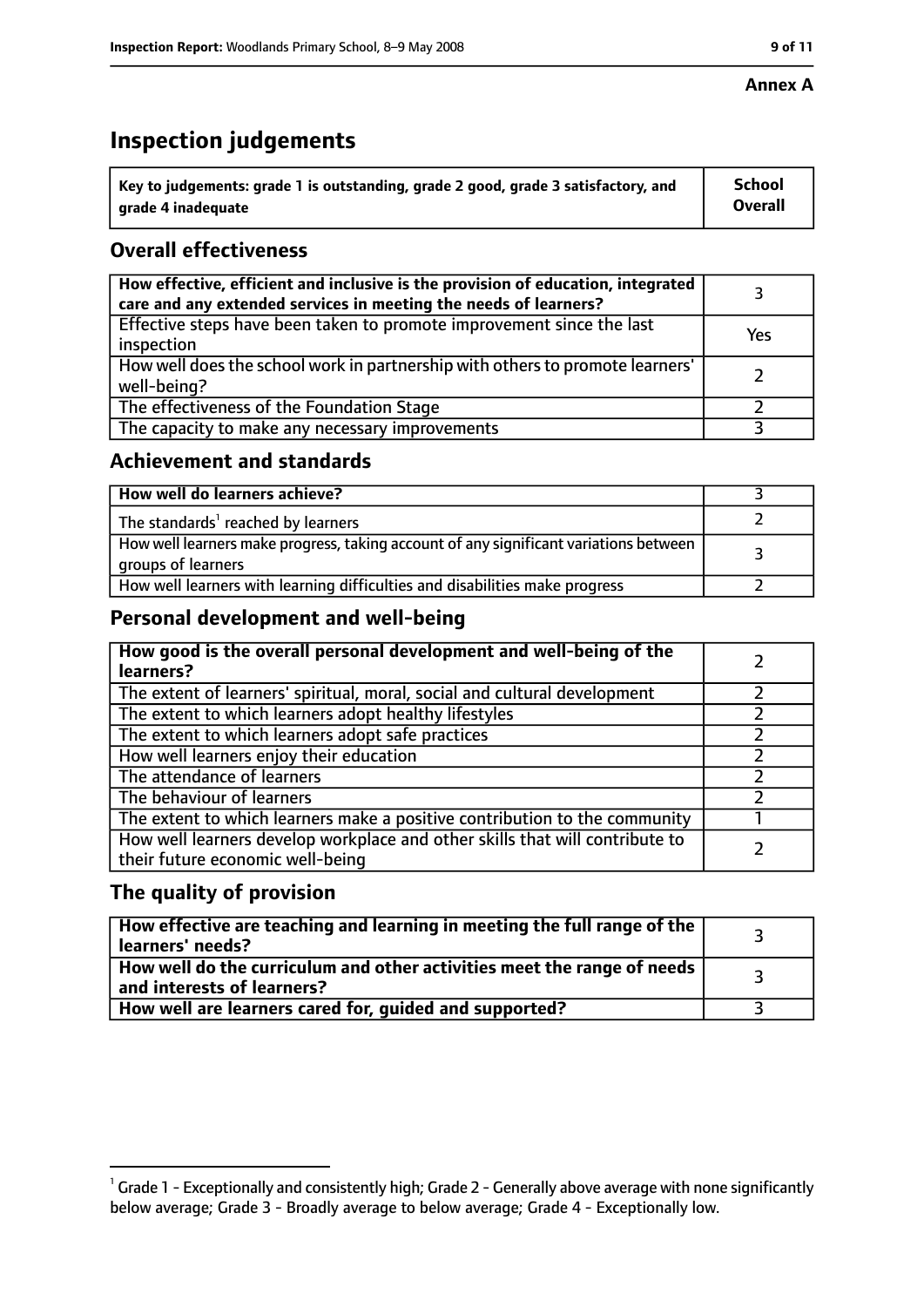# **Leadership and management**

| How effective are leadership and management in raising achievement<br>and supporting all learners?                                              |     |
|-------------------------------------------------------------------------------------------------------------------------------------------------|-----|
| How effectively leaders and managers at all levels set clear direction leading<br>to improvement and promote high quality of care and education |     |
| How effectively leaders and managers use challenging targets to raise standards                                                                 | 3   |
| The effectiveness of the school's self-evaluation                                                                                               | 3   |
| How well equality of opportunity is promoted and discrimination tackled so<br>that all learners achieve as well as they can                     | 3   |
| How effectively and efficiently resources, including staff, are deployed to<br>achieve value for money                                          | 3   |
| The extent to which governors and other supervisory boards discharge their<br>responsibilities                                                  | 3   |
| Do procedures for safequarding learners meet current government<br>requirements?                                                                | Yes |
| Does this school require special measures?                                                                                                      | No  |
| Does this school require a notice to improve?                                                                                                   | No  |